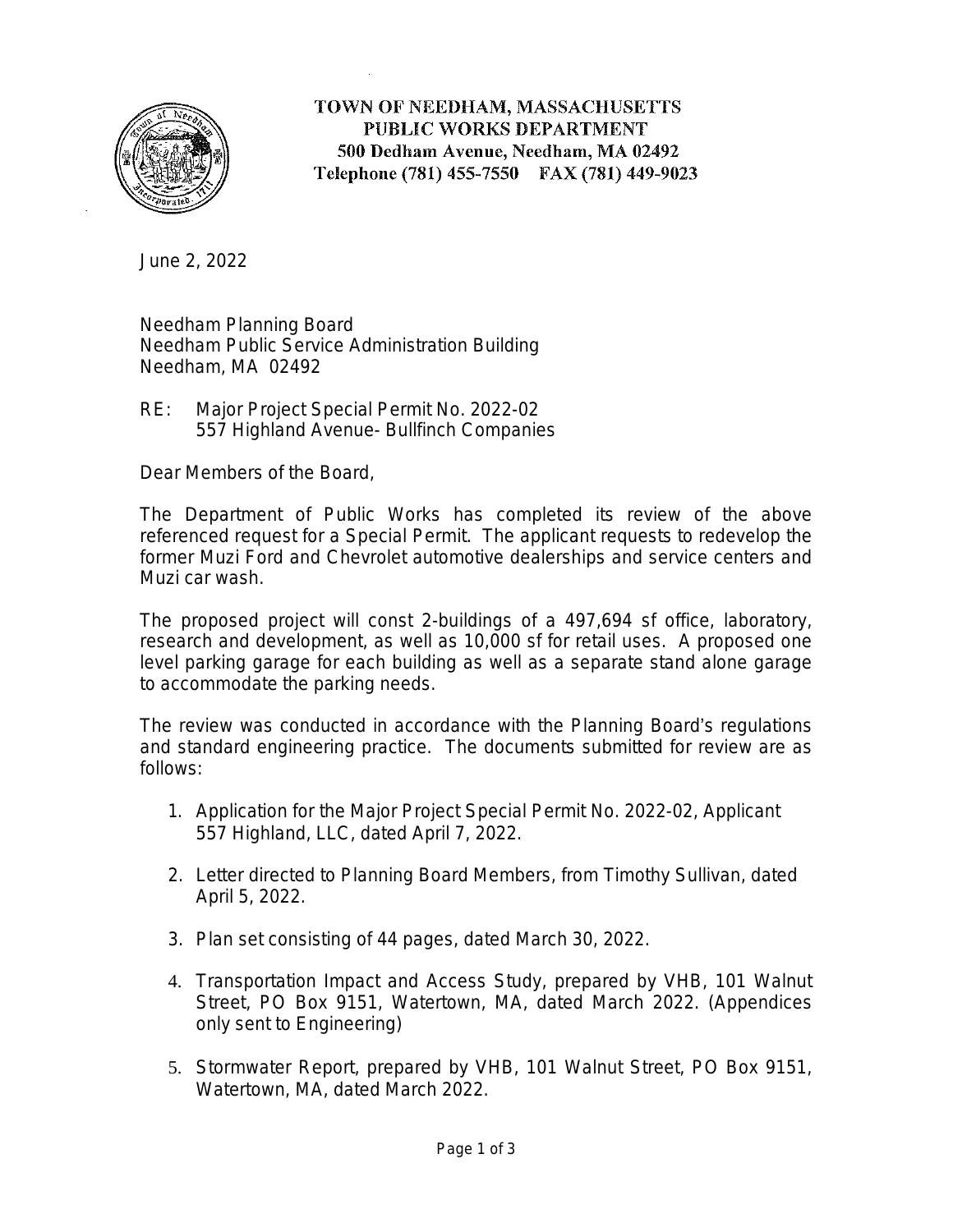Our comments and recommendations are as follows:

## **Water Supply:**

- We are seeking clarification for the facility's proposed water use of 129,172 GPD while the wastewater design flow generation is 54,554 GPD.
- We expect to work with the developer on determining the optimum water loop design. The current proposal shows a 10-inch water connection to the site off a 12-inch main on Gould Street and a connection to an existing 8-inch water main on TV place. The additional loop connection may be more optimum if connected from Highland Avenue in front of the development instead of, or an addition to the 8-inch on TV Place connection.

## **Traffic at the Intersection of Highland and Gould**

- We concur with traffic comments/recommendations prepared by GPI in their April 25, 2022 letter to the Planning and Community Development Office.
- The proposed development revises the currently under construction traffic pattern from the MassDOT's Highland Avenue Corridor project. The newly proposed layout for this project shows sidewalks on both sides of the road and consists of one bike lane with 4-vehicle traffic lanes exiting Gould Street onto Highland Avenue, and one bike lane with one vehicle lane entering Gould Street from Highland Avenue.
- This new road design increases the traveled width by approximately 32 feet from intersection of Highland Avenue at Gould to just beyond TV Place. A portion of the design shows the travel lanes located on private property owned by the Development. We expect the Developer to work with the town in providing an alteration/taking plan and recordings for a new Road Right of Way layout on Gould Street and to optimize of the traffic signals at Highland at Gould.

## **Wastewater:**

 According to the ENF filed by the applicant, the proposed project will generate a total of design wastewater flow of 54,554 GPD; this is an increase of 31,501 GPD from the existing facility to the town's sewer system. The applicant has been in contact with Town of Needham representatives and understands the requirements to have a rate of four gallons for every one gallon of sewage added to the system removed through an I/I program (attached regulations).